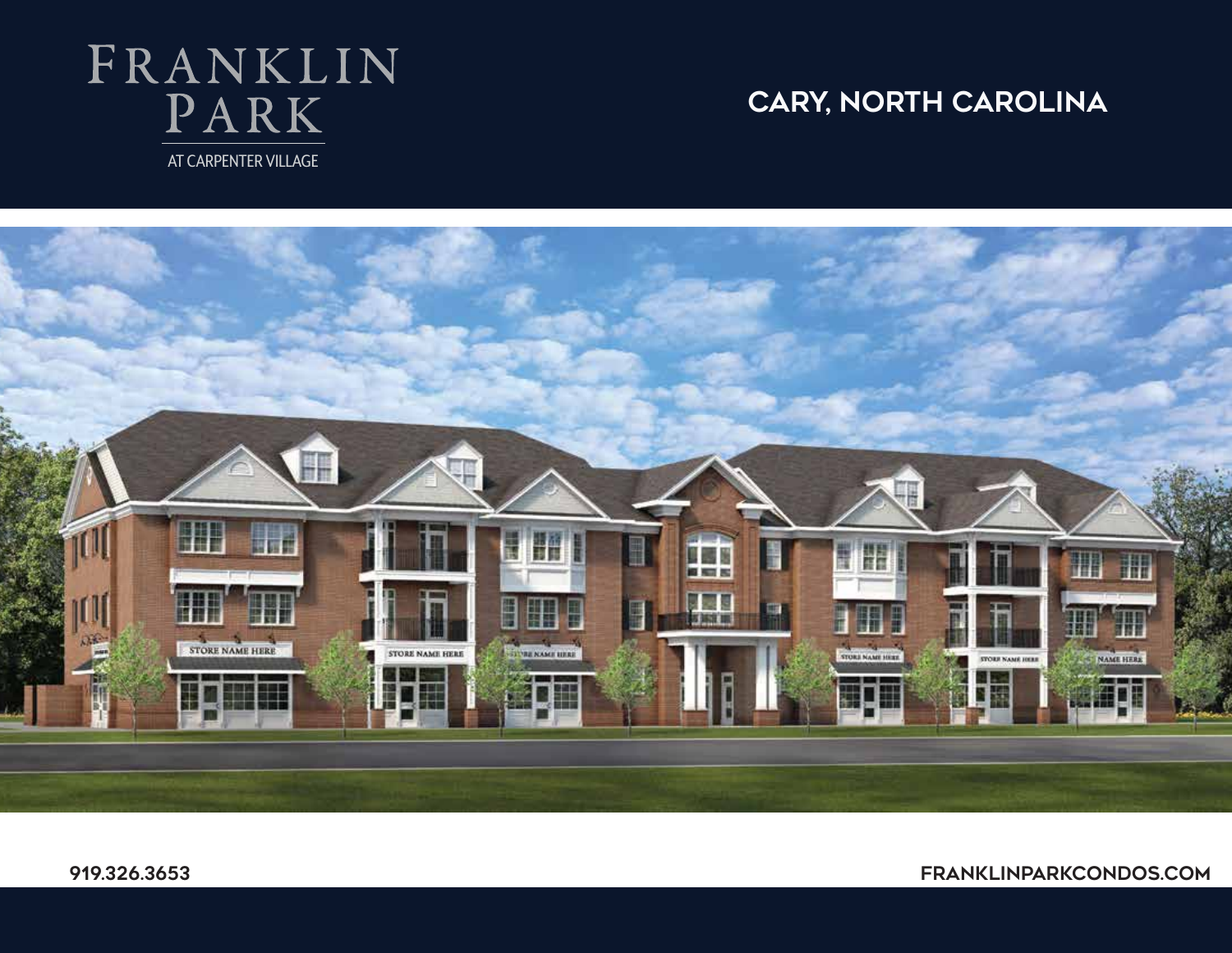# FRANKLIN  $PARK$ AT CARPENTER VILLAGE

## **luxury condominiums** 800 gathering park circle Residences 201-204

**203 |** 2301 sq.ft. **204 |** 2301 sq.ft.



### **919.326.3653 franklinparkcondos.com 919.326.3653**

@2021 Sales and Marketing by The Jim Allen Group | Coldwell Banker Howard Perry and Walston. All Rights Reserved. These drawings are representational of the home being built and may vary due to changes made during the construction process or availability of materials. Room dimensions and square footage are approximate. Information may change without prior notice. 112321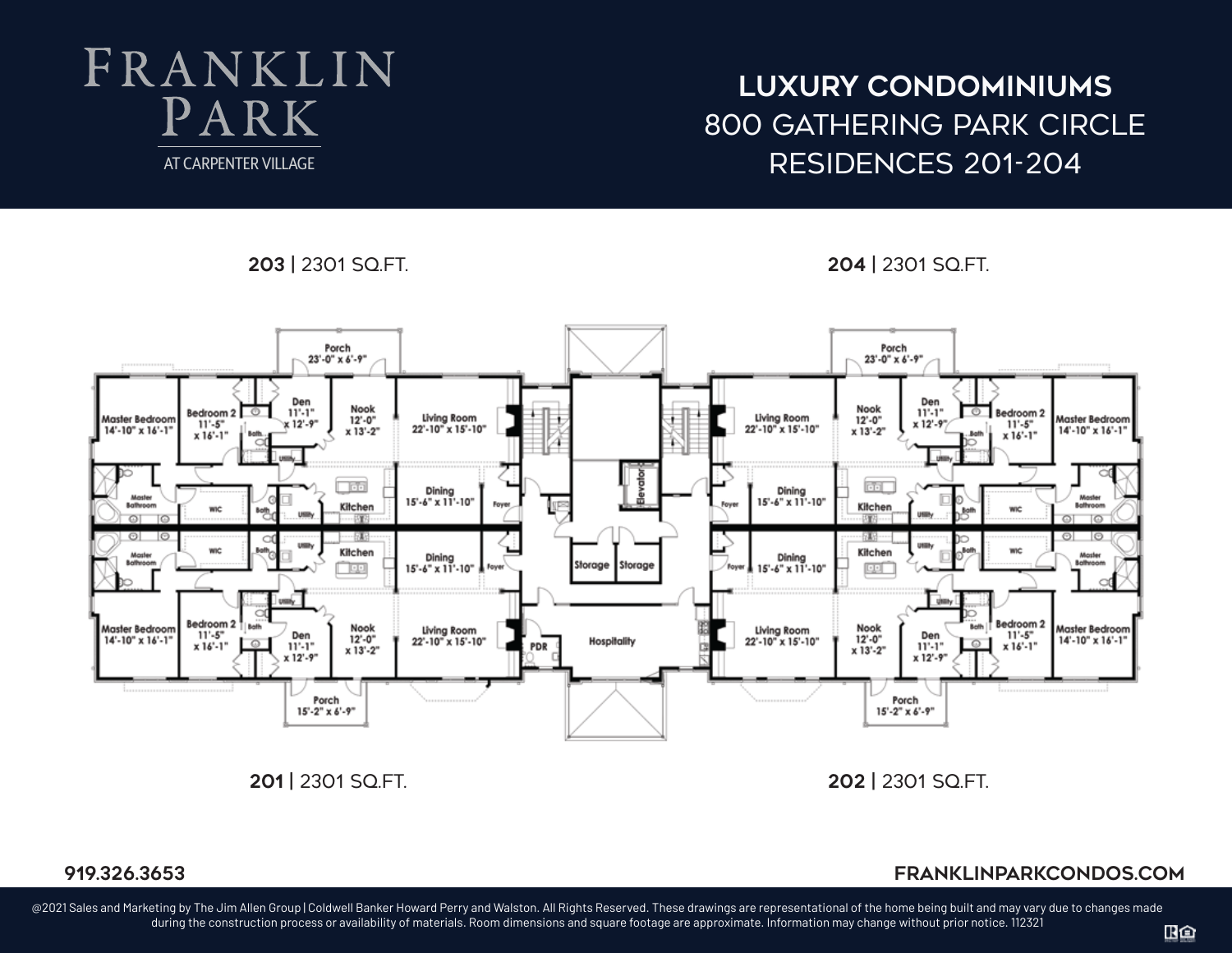# FRANKLIN PARK AT CARPENTER VILLAGE

**luxury condominiums** 800 gathering park circle Residences 301-304





**301 |** 2381 sq.ft. **302 |** 2381 sq.ft.

### **919.326.3653 franklinparkcondos.com**

@2021 Sales and Marketing by The Jim Allen Group | Coldwell Banker Howard Perry and Walston. All Rights Reserved. These drawings are representational of the home being built and may vary due to changes made during the construction process or availability of materials. Room dimensions and square footage are approximate. Information may change without prior notice. 112321